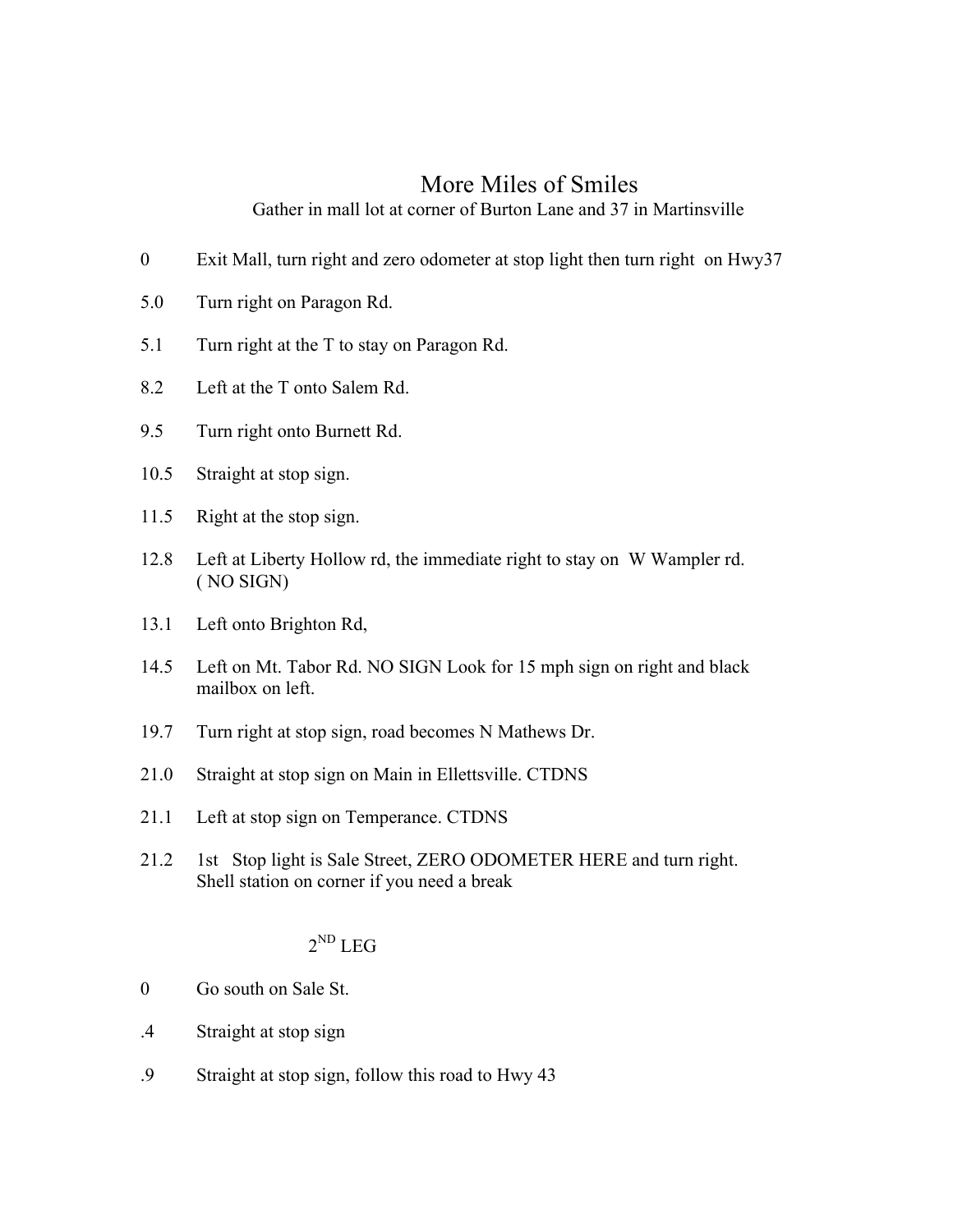- 6.0 Left at stop sign on Hwy 43. CTDNS
- 14.1 Right at 48 and 43 junction stay on 43 gas station on corner for break if needed
- 23.1 In Solsberry go straight onto Co Rd.420 where 43 makes a 90 to the left, say goodbye to 43 and wasn't it fun ?
- 28.3 Turn left on Co Rd 390 (sign is hard to see, partially blocked by vegetation) 390 goes downhill on the left. Watch your odometer
- 28.6 Look to the left at the third largest train trestle in the world. 2307ft. long 180ft high. ( Photo Op) Then continue on this road to a stop sign ay Hwy157
- 33.0 Turn right at stop sign on Hwy 157 CTDNS
- 38.0 May be construction with light and one lane.
- 38.5 Bear left onto Smith Ferry Rd in Worthington.( at the curve near top of hill entering Worthington)
- 38.7 Bear left again onto Hanna St.
- 38.9 Turn right at stop sign on Hwy 67 CTDNS
- 39.1 Right turn into The Country Mark, Petro Plus gas station for rest stop.

## $3<sup>RD</sup>$  LEG

- 0 Zero odometer, then turn right out of station. Take 67 North
- 9.1 Welcome to Freedom Indiana, turn right on Freedom Rd.
- 10.5 Straight at stop sign.
- 12.3 Bear left onto Pottersville Rd.
- 18.2 Straight at the stop sign.
- 18.6 Straight at stop sign, Welcome to Spencer Indiana
- 18.8 Left at stop sign ( Jefferson St.)